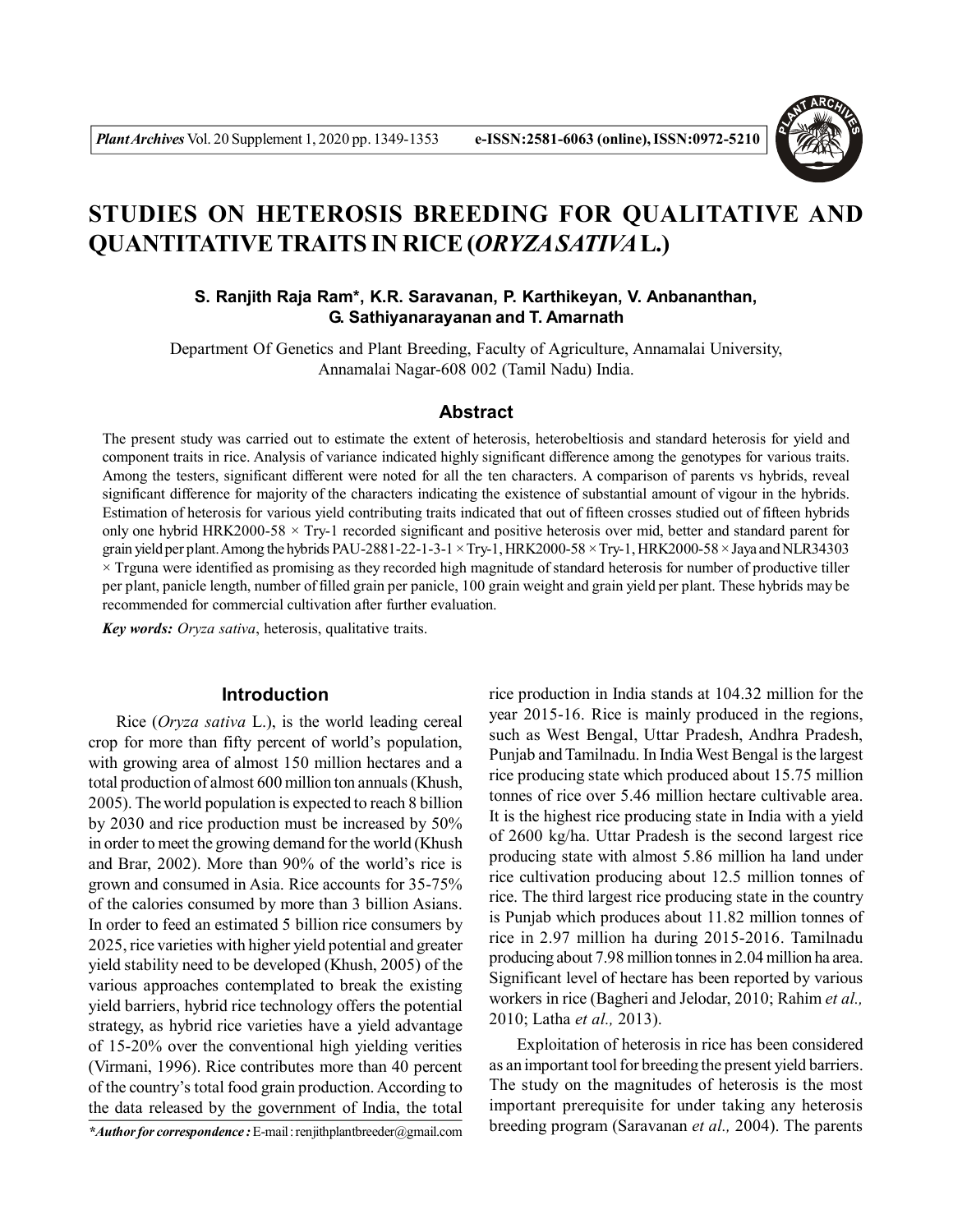with optimal to intermediate genetic diversity reveals maximum heterosis (Moll and Stuber, 1974). The objectives of present study was to identify highly heterotic hybrids for various yield and important yield attributing traits in rice.

# **Materials and Methods**

The present investigation was carried out conducted at Plant Breeding Farm, Faculty of Agriculture, Annamalai University. It is located at east coastal region of Tamilnadu, India with soil pH of 8 to 8.5 and EC of 2.51 to 2.81 dSm-1. The site of the study is situated at 11°24 N latitude, 79°44E longitude and  $\pm$ 5.79m above mean sea level. The research material in the present study consist of five lines Line, PAU-2881-22-1-3-1, Line, HRK2000-58, Line, CB99019, Line,  $CN1229-7-5-8-2$  and  $Line<sub>5</sub>-NLR34303$  and three testers Tester<sub>1</sub>-Try-1, Tester<sub>2-</sub> Jaya and Tester<sub>3</sub>-Triguna during kharif, all the genotypes were seeded in nursery at 3 dates, 10 days apart and transplanted in crossing blocks at 21 days after sowing. The seeds of  $F_1$  hybrids generated during previous season along with the parents and standard checks were raised at standard spaces of  $20 \times 15$ cm in 5m rows in randomized block design with three replications. The recommended package of practices was followed to raise a good crop. Observation were recorded from each replication for yield traits *viz.,* days to 50 percent flowering, plant height, number of productive tiller per plant, panicle length, number of filled grains per panicle, 100 grain weight, grain yield per plant, kernal length, keral breadth and kernal L/B ratio were recorded ten randomly selected plants in each replications. Significant difference among hybrids and parents for various traits were estimated by analysis of variance. Heterosis was estimated as percentage increase or decrease of  $F_1$  hybrids over mid parent, better parent and standard check CO1 for above mentioned parameters following standard methods (Fonseca and patterson, 1968). The t test was applied to determine significant difference of  $F_1$  hybrid mean from respective better parent and standard check values using formulae as suggested by Wynne *et al.,* (1970).

## **Results and Discussion**

The experimental data obtained on 10 characters were subjected to analysis of variance (Singh and Chaudhary, 1977). Hererosis was computed as per cent increase or decrease in the mean values of F1 over better parent and standard check variety as suggested by Hayes *et al.,* (1955).

The analysis of variance showed significant difference among the hybrids, for eight traits *viz*., days to 50 percent flowering, plant height, number of productive tiller per plant, panicle length, number of filled grains per panicle, grain yield per plant, kernel breadth, and kernel L/B ratio. The analysis of variance showed significant difference among the line, for all the characters except 100 grain weight and kernel breadth. For testers, the analysis of variance showed significant for all traits except plant height, 100 grain weight and kernel breadth and their interaction effect LXT showed significant difference for Days to 50 percent flowering, plant height, panicle length, grain yield per plant and kernel L/B ratio.

Heterosis was computed as per cent increase or decrease of  $F_1$  over better parent (heterobeltiosis) and over the best commercial variety (standard heterosis). In the present investigation, the relative magnitude of heterosis over better parent and standard variety (Try1) were studied for ten characters. The nature and magnitude of heterosis differed for different traits in various hybrid combinations.

Growth duration has special significance in crop productivity and cropping system. For days to 50 percent flowering, negative heterosis is desirable, because

|                      |         | <b>Table 1:</b> Analysis of variance for Ten Characters in Rice. |                  |                                                                                     |           |                             |        |           |                      |                |           |
|----------------------|---------|------------------------------------------------------------------|------------------|-------------------------------------------------------------------------------------|-----------|-----------------------------|--------|-----------|----------------------|----------------|-----------|
| Source               | ŧ       | Days to 50                                                       | Plant   N        | umber of productive   Panicle   Number of filled   100 grain   Grain yield   Kernel |           |                             |        |           |                      | Kernel         | Kernel    |
|                      |         | percent flowering                                                | height           | tillers per plant                                                                   |           | length   grains per panicle | weight | per plant | Length               | <b>Breadth</b> | L/B ratio |
| Replication          |         | 7.86                                                             | $\overline{0}$   | 40.57                                                                               | 0.1567    | 2.04                        | 132    | 31.13     | 0.86                 | 0.01           | 0.01      |
| Hybrids              |         | 52.06**                                                          | $12.03**$        | $\overline{4.16}$ *                                                                 | $18.01**$ | 059.23**                    | 0.72   | $30.23**$ | $\overline{0.01}$ ** | 0.01           | $1.10**$  |
| Lines                |         | 38.75**                                                          | 241.78**         | $12.95**$                                                                           | 5.11**    | $1034.51***$                | 027    | $13.47*$  | $0.01**$             | 0.02           | $0.68***$ |
| l'esters             |         | $166.5***$                                                       | $\overline{151}$ | 30.50**                                                                             | $18.28**$ | 63726**                     | 0.06   | $21.73**$ | $\frac{1}{0.01}$ **  | 0.01           | $0.52*$   |
| $Lines \times Tests$ |         | 60.00**                                                          | 119.71**         | 3.04                                                                                | $8.24**$  | 99.82                       | 0.03   | 24.13**   | 0.01                 | 0.01           | $1.50**$  |
| Error                | $\beta$ | 430                                                              | 0.95             | 72.58                                                                               | 0.83      | 92.74                       | 339    | 4.97      | 0931                 | 0.01           | 0.19      |
|                      |         | $*$ - Significant at 5% level, $*$ - Significant at 1% level     |                  |                                                                                     |           |                             |        |           |                      |                |           |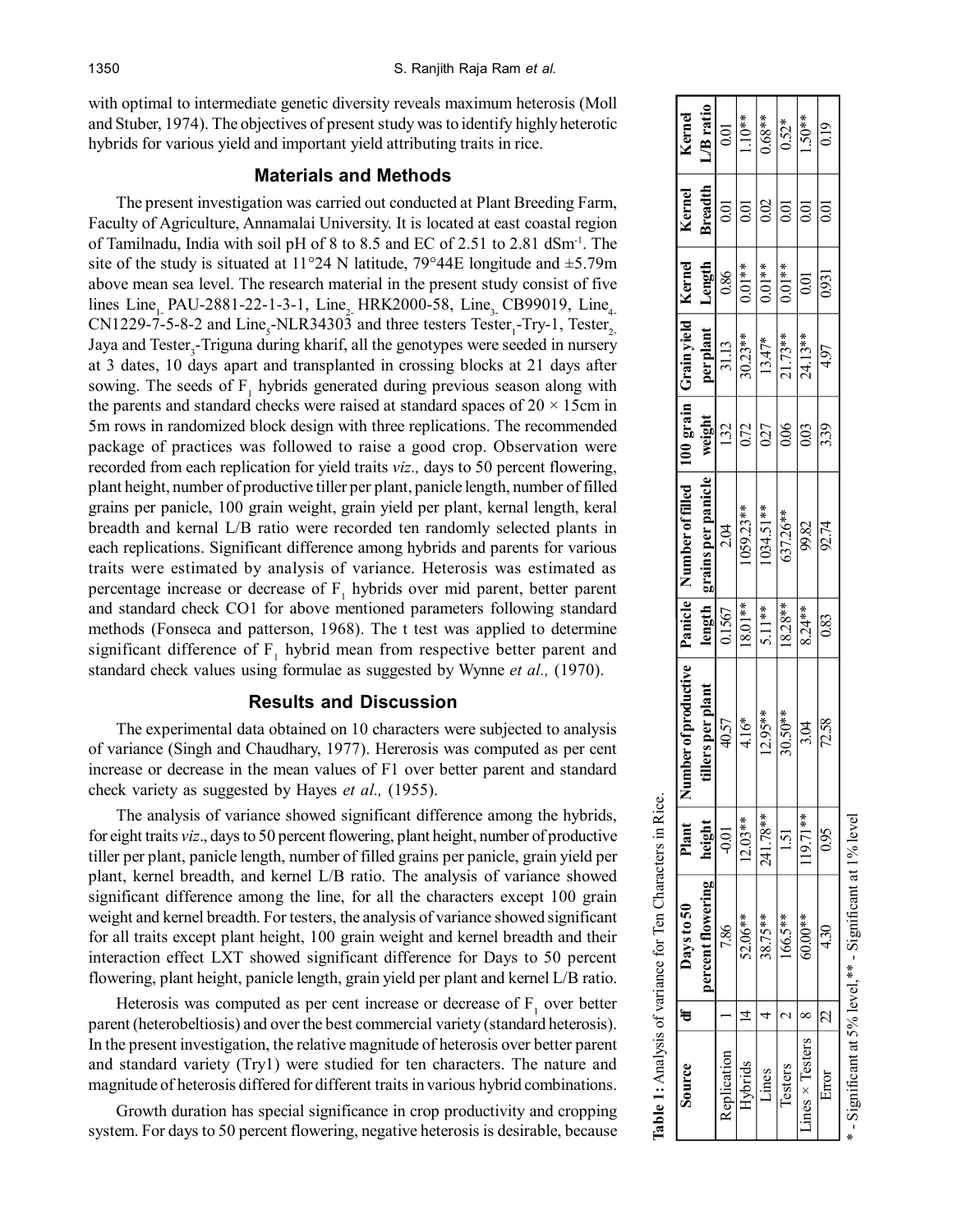this will cause the hybrids to mature earlier as compared to parents, thereby increasing their productivity day<sup>1</sup> unit area-1. Six hybrids exhibited maximum significant and negative heterosis over better parent and two hybrids exhibited significant negative heterosis over standard variety. Heterosis for days to 50 percent flowering over better parent Patel *et. al.*, (1994) and Premkumar *et al.,* (2017).

Semi-dwarf plant height (80-100cm) is desirable to get high yield in rice varieties while tall varieties are usually susceptible to lodging and show low harvest index. On the other hand, very dwarf plants less than 70cm are related with low dry matter and low grain production. The tendency of the hybrids being taller than the parents are very obvious, but all 15 hybrids over better parent and standard variety were significantly better. Among 15  $F_1$  crosses studied, none of the hybrid significant negative heterosis. Present observations are in close agreement with the findings of other workers, *viz*., Lingaraju *et al.,* (1999) and Premkumar *et al.,* (2017). In the present investigation, plant height of F1 hybrids was almost equal or to some extent more than the parents as observed by Virmani *et al.,* (1982). Therefore, in order to develop rice hybrid possessing semi-dwarf plant type, both parents of the hybrids should be semi-dwarf, possessing the same semi-dwarfing gene. The study thus suggested that parents with semi-dwarf desirable plant height (80- 100cm) should be chosen so that the hybrid derived from these do not become taller than 100cm even after

manifestation of heterosis for plant height under irrigated ecosystem.

Early maturing hybrids are highly desirable because early maturing hybrids show lodging resistance. Among the 15 hybrids, 3 hybrids -11.05 (PAU2881-22-1-3-I  $\times$ Jaya), -10.38 (HRK 2000-58 × Try) and -9.91 (CN 1229- 7-5-8-2  $\times$  Try-1) recorded maximum negative significant and the hybrid -5.59 (PAU 2881-22-1-3-1  $\times$  Jaya) and -5.59 (HRK 200-58  $\times$  Triguna) recorded maximum negative significant standard heterosis. Eight crosses showed significant desirable negative heterosis for days to 50 per cent flowering. Present observations are in close agreement with the findings of Patel *et. al.,* (1994) and Premkumar *et al.,* (2017).

Higher number of productive tiller per plant is associated with higher productivity. Among the 15 hybrids, none of the hybrids recorded significant and positive heterosis over better parent and it range from -30.00 (HRK 2000-58  $\times$  Triguna) to 20.61 percent (NLR 34303)  $\times$  Jaya), most of the hybrids showing significant positive heterosis as well as heterobeltiosis for this traits also exhibited heterosis for grain yield. The present findings are in accordance with the findings of Satya *et al.,* (1999), Singh (2000), Devi *et al.,* (2017) Thorat *et al.,* (2017). Higher number of Productive tillers per plant<sup>-1</sup> is associated with higher productivity. For theis trait, 11 crosses also exhibited positive heterosis over standard variety. The importance of this component in influencing the yield is clear from the fact that most of the hybrids

| <b>Hybrids</b>                |            | DF        |           | PH        | <b>NPT</b> |           |            | PL         | <b>NFGP</b> |            |
|-------------------------------|------------|-----------|-----------|-----------|------------|-----------|------------|------------|-------------|------------|
|                               | HR         | <b>SH</b> | $H\!B$    | <b>SH</b> | HB         | <b>SH</b> | HB         | <b>SH</b>  | HB          | <b>SH</b>  |
| $L_{1} \times T$ .            | $-5.66**$  | $11.73**$ | 9.39**    | $19.85**$ | $-10.92$   | $42.20**$ | $-3.86$    | $-5.27$    | 7.48        | 2.47       |
| $L_1 \times T_2$              | $-11.05**$ | $-5.59**$ | $10.61**$ | $21.19**$ | 6.82       | $29.36*$  | $-3.29$    | $-3.29$    | $-13.80*$   | $-13.80*$  |
| $L_1 \times T_3$              | $-8.42**$  | $-2.79$   | $10.39**$ | 20.94**   | $-10.26$   | $47.71**$ | $-22.57**$ | $-23.70**$ | $-3.45$     | 2.53       |
| $L, \times T$ ,               | $-10.38**$ | $6.15*$   | $20.41**$ | $22.15**$ | $-22.33**$ | 18.35     | 7.69       | 3.25       | $12.74**$   | $-6.20$    |
| $L, \times T,$                | 1.10       | 2.23      | $20.29**$ | $22.03**$ | $-23.89**$ | 25.69     | 7.89*      | 7.89*      | $-7.20$     | $-7.20$    |
| $L, \times T,$                | $-7.14**$  | $-5.59*$  | $16.83**$ | $18.52**$ | $-30.00**$ | 15.60     | $-2.94$    | $-6.94$    | $-17.77**$  | $-12.67$   |
| $L_1 \times T$ .              | $-9043**$  | $7.26**$  | 26.39**   | $25.54**$ | $-17.24*$  | $32.11*$  | $-1.45$    | $-2.89$    | $-17.33*$   | $-22.40**$ |
| $L_{1} \times T_{2}$          | 1.68       | 1.68      | $25.79**$ | 25.79**   | 0.84       | 10.09     | $10.90**$  | $10.90**$  | $-23.13**$  | $-23.13**$ |
| $L_{2} \times T_{2}$          | $-4.95*$   | $-3.35$   | $22.25**$ | $19.73**$ | $-5.03$    | 55.96**   | 5.47       | 3.92       | $34.15**$   | $-30.07**$ |
| $L \times T$ .                | $-9.91**$  | $6.70**$  | $26.63**$ | $25.79**$ | $-5.75$    | $50.46**$ | $-14.22**$ | $-17.76**$ | -10.90      | $-25.87**$ |
| $L_{A} \times T_{2}$          | 0.52       | $8.94**$  | 22.88**   | 29.88**   | $-14.11$   | 28.44*    | $-8.44*$   | $-8.44*$   | $-11.47$    | $-11.47$   |
| $L_{4} \times T_{3}$          | $-2.58$    | 5.59*     | 29.17**   | $26.51**$ | $-15.08$   | 39.45**   | $-30.01**$ | $-32.90**$ | $-10.86$    | $-5.33$    |
| $L_{5} \times \overline{T}$ . | $-8.20**$  | $8.94**$  | $25.66**$ | 24.82**   | $-13.79$   | $37.61**$ | $-7.65$    | $-17.28**$ | 9.10        | $27.13**$  |
| $L_{\rm s} \times T_{\rm g}$  | $6.15*$    | $6.15*$   | $17.05**$ | $17.05**$ | 20.61      | 44.95**   | $-6.66$    | $-6.66$    | $-9.61$     | 5.33       |
| $L5 \times T3$                | $7.14**$   | 8.94**    | $27.63**$ | $25.00**$ | $-18.44*$  | 33.94*    | 8.18       | $-9.83*$   | $-5.03$     | 10.67      |

**Table 2:** Estimates of heterosis for ten traits in rice.

\* - Significant at 5% level, \*\* - Significant at 1% level

**DF** – Days to 50 per cent first flowering, **PH** – Plant height, **NPT** – Number of productive tillers per plant, **PL** – Panicle length, **NFGP** – Number filled grains per panicle, **HGW** – Hundred grain weight, **KL-** Kernel length, **KB** – Kernel breadth, **KLBR** – Kernel L/B ratio, **GYP** – Grain yield per plant, **HB** – Heterobeltiosis, **SH** – Standard heterosis.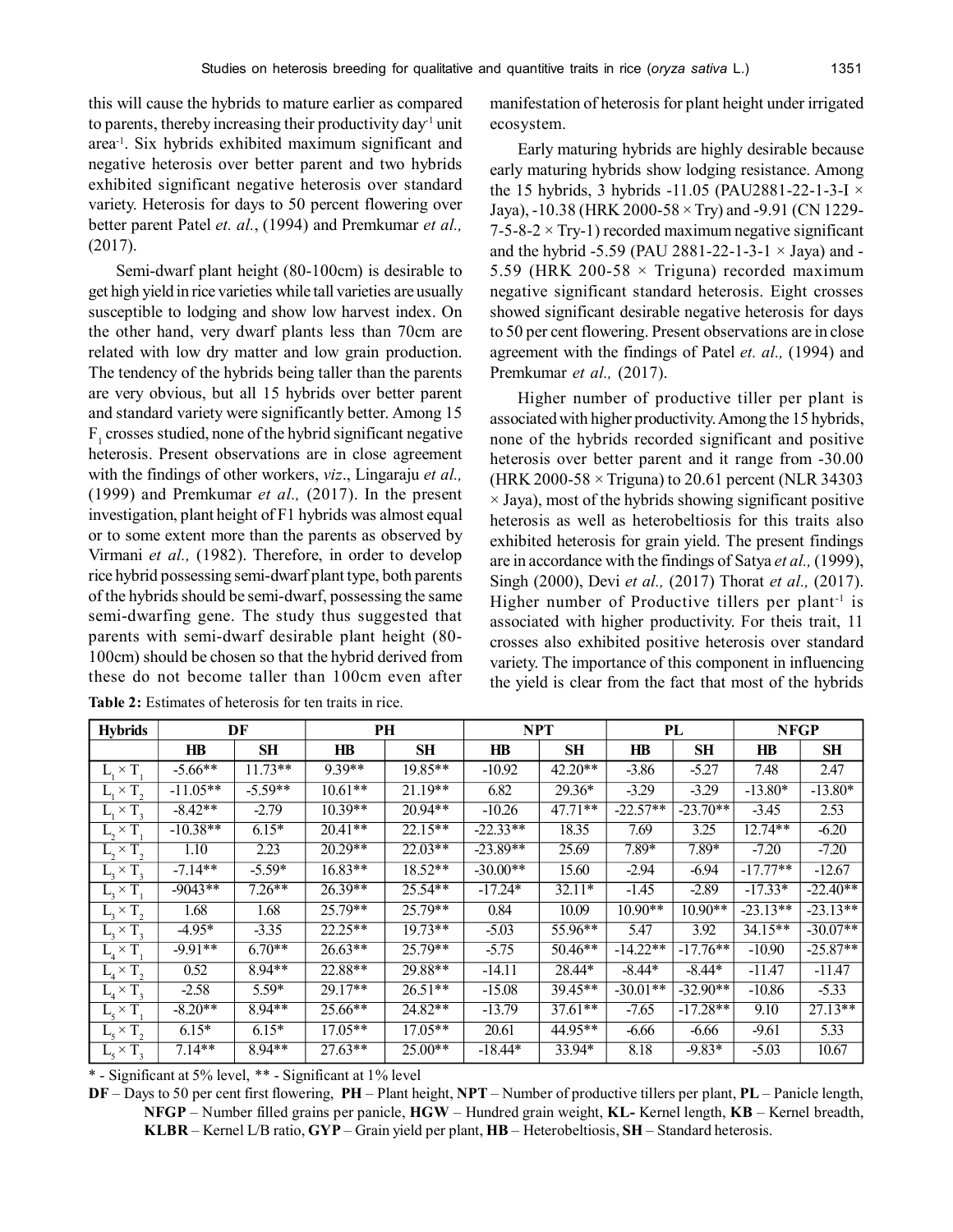| <b>Hybrids</b>       |           | <b>HGW</b> | <b>GYP</b>             |            | KL                |            | Kb        |           | <b>KLBR</b> |                   |
|----------------------|-----------|------------|------------------------|------------|-------------------|------------|-----------|-----------|-------------|-------------------|
|                      | $H\!B$    | SН         | $\mathbf{H}\mathbf{B}$ | <b>SH</b>  | $H\!B$            | <b>SH</b>  | $H\!B$    | <b>SH</b> | HB          | SН                |
| $L, \times T$        | 0.38      | 2.35       | 24.42*                 | 2.33       | 0.00              | 0.00       | $-8.89$   | $-19.61$  | 2.99        | 53.33*            |
| $L_1 \times T$ ,     | 7.84      | 7.84       | 17.55                  | 17.55      | 0.00              | 0.00       | $-17.65$  | $-17.65$  | 1.49        | $51.11*$          |
| $L_1 \times T_3$     | $73.32**$ | 80.00      | $-23.12*$              | $-15.64$   | $-14.29**$        | $-14.29**$ | 6.00      | 3.92      | $-37.31*$   | $-6.67*$          |
| $L, \times T$ .      | $-16.54$  | $-14.90$   | $50.64**$              | 23.89*     | $16.67**$         | 0.00       | $-8.89$   | $-19.69$  | 4.41        | 57.78**           |
| $L, \times T,$       | 9.80      | 9.80       | 13.11                  | 13.11      | $14.29**$         | $14.29**$  | $-15.69$  | $-15.69$  | 20.59       | 82.22**           |
| $L_{1} \times T_{2}$ | $-8.54$   | $-11.76$   | $-10.40$               | $-1.69$    | 0.00              | $-14.29**$ | $-18.00$  | $-19.61$  | $-7.35$     | 40.00             |
| $L_{2} \times T$ .   | $-10.77$  | $-9.02$    | $-10.79$               | $-18.90$   | 0.00              | $-14.29**$ | $-20.81*$ | $-17.65$  | 4.92        | 42.22*            |
| $L_3 \times T_2$     | $-5.88$   | $-5.88$    | $-31.50**$             | $-31.50**$ | 0.00              | 0.00       | $-8.47$   | 5.88      | 6.67        | 6.67              |
| $L_{2} \times T_{2}$ | 13.60     | 1.57       | $-25.82**$             | $-18.60$   | $16.67**$         | 0.00       | $-22.03$  | $-9.80$   | $66.67**$   | 55.56*            |
| $L \times T$ .       | $-14.68$  | $-1.96$    | $-9.24$                | $-8.67$    | 0.00              | 0.00       | $-0.00$   | $-11.76$  | 0.00        | $57.78**$         |
| $L_4 \times T$ ,     | $-16.38$  | $-3.92$    | $-7.98$                | $-7.40$    | 14.29**           | $14.29**$  | $-19.61$  | $-19.61$  | 14.08       | $80.00**$         |
| $L_{4} \times T_{3}$ | $-27.99$  | $-17.25$   | $-23.70*$              | $-16.28$   | 0.00              | 0.00       | $-20.00$  | $-21.57$  | $-23.94$    | 20.00             |
| $L_5 \times T_1$     | $-15.38$  | $-13.73$   | 0.70                   | $-9.09$    | $\overline{0.00}$ | $-14.29**$ | $-11.11$  | $-21.57$  | $-47.90**$  | $-28.22**$        |
| $L_{5} \times T_{2}$ | $-9.02$   | $-9.02$    | $-5.29$                | $-5.29$    | 7.14              | 7.14       | 0.00      | 0.00      | $-22.58$    | 6.67              |
| $L5 \times T3$       | 17.55     | 12.94      | 11.02                  | $21.82*$   | $16.67**$         | 0.00       | 8.00      | 5.88      | $-27.42$    | $\overline{0.00}$ |

**Table 2:** Contd.....

**\*** Significant at 5 per cent level; \*\* Significant at 1 per cent.

**DF** – Days to 50 percent first flowering, **PH** – Plant height, **NPT** – Number of productive tillers per plant, **PL** – Panicle length, **NFGP** – Number filled grains per panicle, **HGW** – Hundred grain weight, **KL-** Kernel length, **KB** – Kernel breadth, **KLBR** – Kernel L/B ratio, **GYP** – Grain yield per plant, **HB** – Heterobeltiosis, **SH** – Standard heterosis.

showing significant positive heterosis as well as heterobeltiosis for this trait also exhibited heterosis for grain yield. The present findings are in accordance with the findings of Satya *et al*., (1999), Singh (2000), Devi *et al*., (2017) and Thorat *et al*., (2017).

The hybrids with positive heterosis values are desirable for panicle length as long panicle is generally associated with higher productivity. Out of 15 crosses only 2 crosses showed positive significant over better parent and standard heterosis. Heterosis with respect to 100 grain weight was expressed in positive as well as in negative directions, which is in conformity with the findings of Rahimi *et al*., 2010 and Devi *et al*., (2017). The hybrid-PAU-2881-22-1-3-1  $\times$  Triguna showed maximum positive and significant standard heterosis 23.89 and heterobeltiosis 50.64 for grain yield per plant. In the present study, standard heterosis for number of productive tillers per plant exhibited a wide range as the values varied from 29.36 to 55.96 percent.

The hybrids NLR34303  $\times$  Try-1 exhibited highly significant and positive values for number of filled grain per panicle in standard heterosis. They also recorded significant and positive standard heterosis for the traits *viz.*, number of productive tillers per plant and plant height. The hybrids HRK2000-58  $\times$  jaya, CB99019  $\times$  Triguna and CN1229-7-5-8-2  $\times$  jaya showed significant and positive standard heterosis for other characters. The hybrids NLR34303  $\times$  Try-1, HRK2000-58  $\times$  Try-1, and CN1229-7-5-8-2  $\times$  jaya also showed significant and

positive standard heterosis for five other traits. Hence, it may be concluded that, NLR34303  $\times$  Triguna and NLR34303  $\times$  Try-1 can be rated as best hybrids and the hybrids CB99019  $\times$  Triguna, NLR34303  $\times$  Try-1, HRK2000-58  $\times$  jaya and CN1229-7-5-8-2  $\times$  jaya can be rated as better hybrids based on the magnitude of heterosis.

#### **References**

- Bagheri, N. and N.B. Jelodar (2010). Heterosi and combining ability analysis for yield and related yield and related yield traits in hybrid rice. *Int. J. Biol.,* **2(2):** 222-231.
- Devi, A., P. Kumari, R. Dwivedi, S. Dwivedi, O.P. Verma, P.K. Singh and D.K. Dwivedi (2017). Estimation of heterosis for seed yield and yield attributing traits in rice (*Oryza sativa*) under salinity condition. *Journal of Pharmacognosy and Phytochemistry,* **6(4):** 1345-1354.
- Fonseca, S. and F.L. Patterson (1968). Hybrid vigour in seven parental diallel cross in common wheat (*Triticum aestivum* L.) *Crop sci.,* **8:** 85-88.
- Hays, H.K., F.A. Immer and D.C. Smith (1955). Methods of plant breeding. Mc Graw Hill Book Co., *Inc., New York,* pp. 52-66.
- Khush, G.S. And D.S. Brar (2002). Biotechnology for rice breeding: progress and impact. In sustainable rice production for food security. Proceed. 20<sup>th</sup> Session *Int*. *Rice Comm*. Pp. 23-26.
- Khush, G.S. (2005). What it will take to feed 5.0 billion rice consumers by 2030. *Plant Mol. Biol.,* **59:** 1-6.
- Latha, S., D. Sharma and G.S. Sanghera (2013). Combining ability